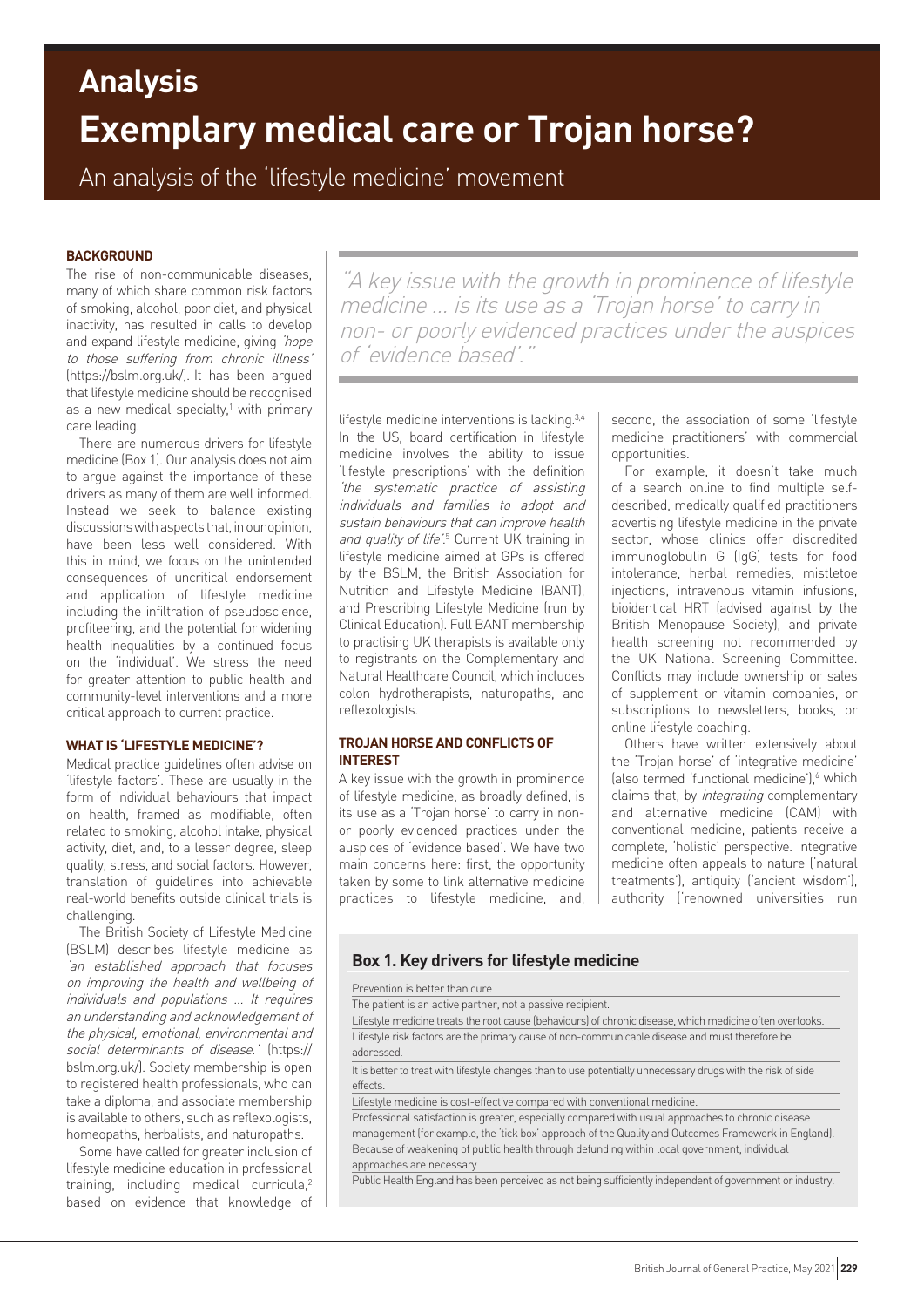"'Lifestyle medicine' needs a clear consensus on what constitutes evidence-based practice, with organisational standards and leadership commitment to the removal of bad science, and of financial and ideological conflicts."

courses'), and popularity ('demand is high'). The broad umbrella of CAM means the inclusion of poorly evidenced interventions including supplements, acupuncture, homeopathy, reiki, and reflexology. It also includes largely unproven physiological tests (for example, thermography, bioenergetic health scans, IgG food panels) to identify 'root causes' of symptoms (framed as 'systems biology'), each at a financial cost to the patient (https:// lifestyleprescriptions.org/).

Under this ecosystem, uncritical adoption of lifestyle medicine may result in inclusion of non-evidence-based 'integrative medicine' practices, thus providing a Trojan horse within which pseudoscience can flourish. Disclosure of conflicts is not enough: indeed, this may be seen as giving 'moral licence' where transparency is equated with trustworthiness, regardless of content.

Notwithstanding the wide scope for the meaning of the word 'holistic', and variation in individual practice, systematic review evidence indicates that GPs have a strong understanding of whole-person care, the therapeutic value of an enduring patient–GP relationship, and an attentive, supportive, and collaborative approach.7 However, healthcare systems may not support, or may even be hostile to, these values.<sup>8</sup> It is understandable that systems offering more time with a continuous practitioner are

## **Box 2. Individual and population approaches to health risk factors**

| Intervention for             | Individual-level<br>interventions                                                  | <b>Public health interventions</b>                                 |                                                                                                                                     |
|------------------------------|------------------------------------------------------------------------------------|--------------------------------------------------------------------|-------------------------------------------------------------------------------------------------------------------------------------|
|                              |                                                                                    | <b>Community level</b>                                             | <b>National policy level</b>                                                                                                        |
| More modifiable risk factors |                                                                                    |                                                                    |                                                                                                                                     |
| <b>Physical inactivity</b>   | Advice and support,<br>exercise prescription,<br>gym or home exercise<br>resources | Parks, cycling<br>infrastructure, bike hire<br>schemes             | Active travel policies,<br>working hours                                                                                            |
| Poor diet                    | Advice and support,<br>referral to weight<br>management services                   | Community gardens,<br>cooking classes.                             | Sugar tax, pack sizes,<br>food labelling, restrictions<br>on promotions and<br>marketing of unhealthy<br>foods                      |
| <b>Excess alcohol intake</b> | Screening, individual<br>advice and support                                        | Local alcohol licensing,<br>recovery communities                   | Minimum Unit Price<br>legislation, restrictions<br>on advertising                                                                   |
| <b>Smoking</b>               | Advice from health<br>professional at routine<br>appointment                       | Open access to<br>pharmacy quit services                           | Mass advertising for<br>telephone advice, bans<br>on smoking in public<br>places                                                    |
| Less modifiable risk factors |                                                                                    |                                                                    |                                                                                                                                     |
| <b>Poverty</b>               | Community links<br>worker, financial<br>inclusion advice                           | Anti-poverty community<br>groups, food pantries,<br>credit unions. | Active labour market<br>policies, welfare system<br>reform to improve ease<br>of applications, minimum<br>income for healthy living |
| Environmental                | Access to private<br>outdoor spaces, referral<br>to social prescribing<br>schemes  | Green spaces, parks                                                | Regulation to limit air<br>pollution                                                                                                |

popular, but this may be offset by a variable offering of evidence-based practice.

'Lifestyle medicine' needs a clear consensus on what constitutes evidencebased practice, with organisational standards and leadership commitment to the removal of bad science, and of financial and ideological conflicts. Movement towards this is welcome.<sup>9</sup>

# **LIFESTYLE 'CHOICES' AND HEALTH INEQUALITIES**

The concept of individual 'choices' and 'changes', and by proxy 'control', plays a central role in many working definitions of lifestyle medicine. We are concerned about the potential for widening health inequalities when conceptualised and delivered in this way.

Potentially modifiable unhealthy behaviours are not evenly distributed across populations. They often coexist within individuals and communities, alongside multiple health (multimorbidity) and social problems, and are more concentrated in areas of socioeconomic deprivation.<sup>10</sup> The clustering of fast food, tobacco, and alcohol outlets in deprived areas highlights the influence of environmental context on health-related behaviours.<sup>11</sup> While the BSLM definition of lifestyle medicine acknowledges 'environmental and social determinants of disease', the growth in private services are unlikely to yield benefits for people at highest risk of premature mortality from non-communicable diseases. Those in greatest need of support with health behaviour change are least likely to receive it.

The BSLM also states that 'Lifestyle Medicine has a wider responsibility to recognise upstream determinants of disease and to promote population health, to protect ecological health and to reduce health inequity' (https://bslm.org.uk/). However, we have seen limited evidence of advocacy for action on 'upstream determinants' among lifestyle medicine proponents. Rather, the focus is, and has historically been, on downstream individualbased interventions. There is emerging evidence that such approaches increase health inequalities<sup>12</sup> and the continuation of this as the dominant approach in policy draws attention away from the need for wider environmental or structural (public health) interventions.<sup>13</sup>

Ultimately, the biggest drivers of health, and associated risk factors, are the social determinants of health ('the conditions in which we are born, grow, live, work and age'),<sup>14</sup> shaped by the distribution of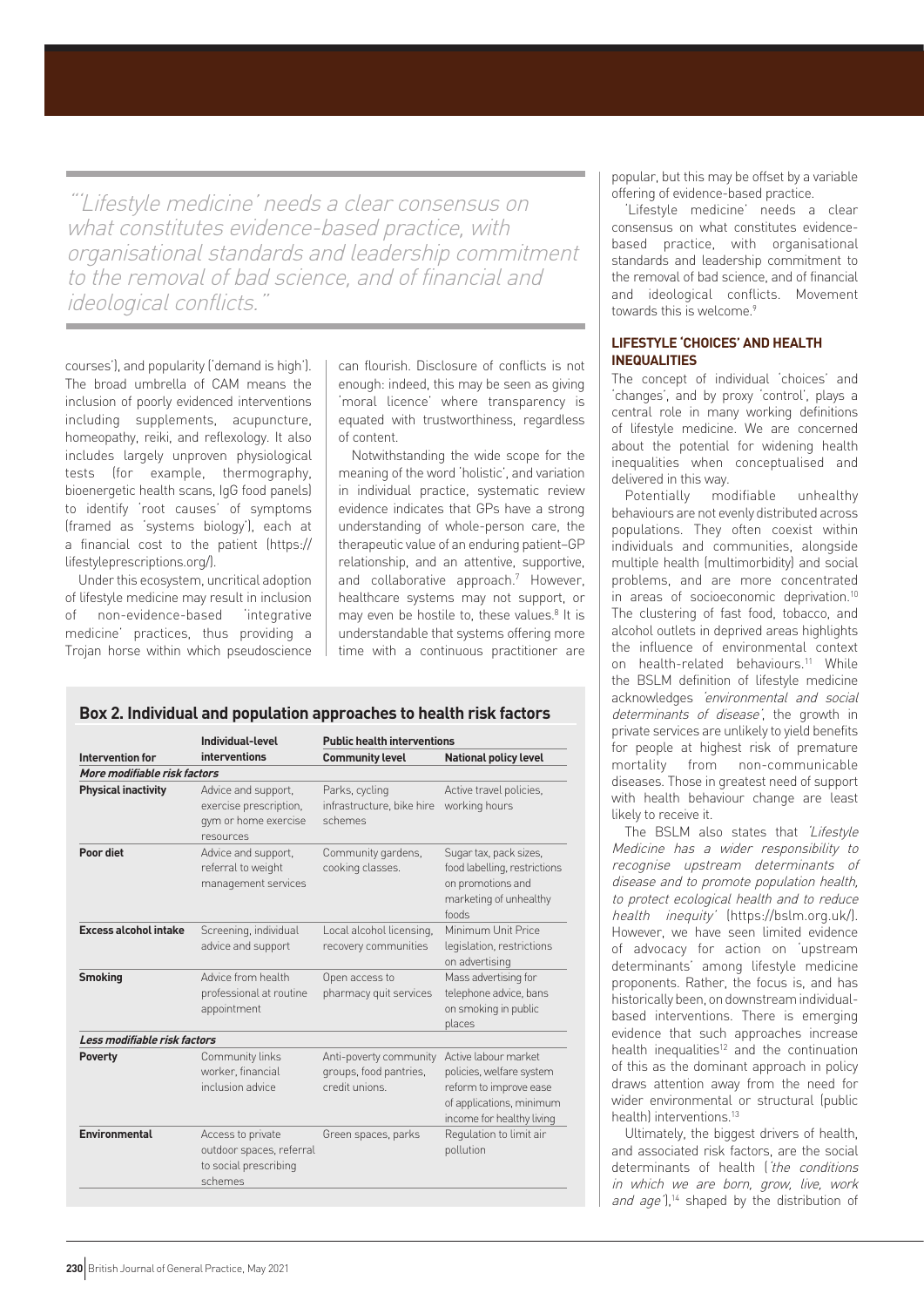"Those in greatest need of support with health behaviour change are least likely to receive it.'

money, power, and resources at global, national, and local levels. Efforts to change health-related behaviours among the most deprived members of society are unlikely to succeed unless they are supported by measures designed to improve the material circumstances and the drivers of those behaviours within communities.

## **INTEGRATING PERSONAL HEALTH AND PUBLIC HEALTH**

We suggest that individual-level interventions are most likely to succeed when integrated with public health interventions, which focus on populations, either within communities or with higherlevel (regional/national) policies (Box 2). Public health aims to subvert the 'healthy attender paradox' and avoid the need for healthcare professional guidance or action.

Taking alcohol as an example, individual interventions may have a role, but only population interventions can reach everyone. A 2018 Cochrane review found moderate evidence that a brief alcohol intervention could reduce alcohol consumption by around a pint of beer or a third of a bottle of wine per week, albeit with little impact on binges per week or alcohol-free days.15 The introduction of minimum unit pricing on alcohol in Scotland seems to have had a greater effect on the highest alcohol consumers.16 Similarly, brief advice to stop smoking can increase quit rates by 1-3%,<sup>17</sup> but reduced cigarette smoking across the population, and decreased youth take-up, is most likely due to legal interventions to limit smoking and advertising.18

It is critical to know whether success in trials can be replicated in real-world practice. For example, a popular claim is that 'brief physical activity advice interventions' in primary care have a number needed to treat of 12 for increasing self-reported physical activity.<sup>19</sup> This has led efforts to research and increase professional knowledge of physical activity guidelines. However, 'brief advice' in trials consisted of frequent faceto-face and telephone call support delivered by professionals from different disciplines, subsidised gym membership, postal support, and personalised reports.<sup>20</sup> A core problem with such trials is the dilution of any effect on patients who elected not to take part in the trial at the start. Weight

loss interventions described as successful have uptake in less than a third of at-risk patients and require systematic support.<sup>21</sup> Even evidence-based interventions may not be effective in the real-world, higher-risk community.

## **REFERENCES**

- 1. Sayburn A. Lifestyle medicine: a new medical specialty? BMJ 2018; **363:** k4442. https://www. bmj.com/content/363/bmj.k4442 (accessed 22 Mar 2021).
- 2. Meldrum H, Katz D, Egger G. Lifestyle medicine in Expert Review of Cardiovascular Therapy. Expert Rev Cardiovasc Ther 2016; **14(3):** 263.
- 3. Crowley J, Ball L, Hiddink GJ. Nutrition in medical education: a systematic review. Lancet Planet Health 2019; **3(9):** e379–e389. DOI: 10.1016/s2542-5196(19)30171-8.
- 4. Chatterjee R, Chapman T, Brannan MGT, Varney J. GPs' knowledge, use, and confidence in national physical activity and health guidelines and tools: a questionnaire-based survey of general practice in England. Br J Gen Pract 2017; DOI: 10.3399/bjgp17X692513.
- 5. Clarke CA, Hauser ME. Lifestyle medicine: a primary care perspective. J Grad Med Educ 2016; **8(5):** 665–667. DOI: 10.4300/ JGME-D-15-00804.1.
- 6. Gorski D. Functional medicine: the ultimate misnomer in the world of integrative medicine. Science-Based Medicine 2020; **11 Apr:** https://sciencebasedmedicine.org/functionalmedicine-the-ultimate-misnomer-in-theworld-of-integrative-medicine/ (accessed 22 Mar 2021).
- 7. Thomas H, Mitchell G, Rich J, Best M. Definition of whole person care in general practice in the English language literature: a systematic review. BMJ Open 2018; **8(12):** e023758. DOI: 10.1136/bmjopen-2018-023758.
- 8. Hasegawa H, Reilly D, Mercer SW, Bikker AP. Holism in primary care: the views of Scotland's general practitioners. Primary Health Care Research & Development 2005; **6(4):** 320–328. DOI: 10.1191/1463423605pc248oa
- Lianov L, Johnson M. Physician competencies for prescribing lifestyle medicine. JAMA 2010; **304(2):** 202–203. DOI: 10.1001/jama.2010.903.
- 10. Meader N, King K, Moe-Byrne T, et al. A systematic review on the clustering and co-occurrence of multiple risk behaviours. BMC Public Health 2016; **16:** 657. DOI: 10.11reiki6/s12889-016-3373-6.
- 11. Macdonald L, Olsen JR, Shortt NK, Ellaway A. Do 'environmental bads' such as alcohol, fast food, tobacco, and gambling outlets cluster and co-locate in more deprived areas in Glasgow City, Scotland? Health Place 2018; **51:** 224–231

## **CONCLUSION**

Optimally, 'lifestyle medicine' is concerned with preventive or therapeutic targeting of potentially modifiable risk factors using evidence-based strategies to support favourable change in health behaviours. Yet usual, good medical practice should encompass all of this, embedded within considerate relationships between patients and professionals. The affiliation between lifestyle medicine and non-evidence-based, fringe, and alternative tests, diagnoses, and interventions in many areas risks

- 12. McGill R, Anwar E, Orton L, et al. Are interventions to promote healthy eating equally effective for all? Systematic review of socioeconomic inequalities in impact. BMC Public Health 2015; **15:** 457. https://doi. org/10.1186/s12889-015-1781-7 (accessed 22 Mar 2021).
- 13. Kriznik NM, Kinmonth A-L, Ling T, Kelly MP. Moving beyond individual choice in policies to reduce health inequalities: the integration of dynamic with individual explanations. J Public Health (Oxf) 2018; **40(4):** 764–775. DOI: 10.1093/ pubmed/fdy045.
- 14. World Health Organization. Social determinants of health. 2020. https://www.who.int/teams/ social-determinants-of-health (accessed 22 Mar 2021).
- 15. Kaner EF, Beyer FR, Muirhead C, et al. Effectiveness of brief alcohol interventions in primary care populations. Cochrane Database Syst Rev 2018; **2(2):** CD004148. DOI: 10.1002/14651858.cd004148.pub4.
- 16. O'Donnell A, Anderson P, Jané-Llopis E, et al. Immediate impact of minimum unit pricing on alcohol purchases in Scotland: controlled interrupted time series analysis for 2015–18. BMJ 2019; **366:** l5274: DOI: 10.1136/bmj.l5274.
- 17. Stead LF, Buitrago D, Preciado N, et al. Physician advice for smoking cessation. Cochrane Database Syst Rev 2013; **(5):** CD000165. DOI: 10.1002/14651858.cd000165. pub4.
- 18. Frazer K, Callinan JE, McHugh J, et al. Legislative smoking bans for reducing harms from secondhand smoke exposure, smoking prevalence and tobacco consumption. Cochrane Database Syst Rev 2016; **2(2):** CD005992. DOI: 10.1002/14651858.cd005992. pub3.
- 19. Brooks J, Ahmad I, Easton G. Promoting physical activity: the general practice agenda. Br J Gen Pract 2016; DOI: 10.3399/ bjgp16x686689.
- 20. Orrow G, Kinmonth A-L, Sanderson S, Sutton S. Effectiveness of physical activity promotion based in primary care: systematic review and meta-analysis of randomised controlled trials. BMJ 2012; **344:** e1389. DOI: 10.1136/bmj.e1389.
- 21. Avevard P, Lewis A, Tearne S, et al. Screening and brief intervention for obesity in primary care: a parallel, two-arm, randomised trial. Lancet 2016; **388(10059):** 2492–2500. DOI: 10.1016/s0140-6736(16)31893-1.